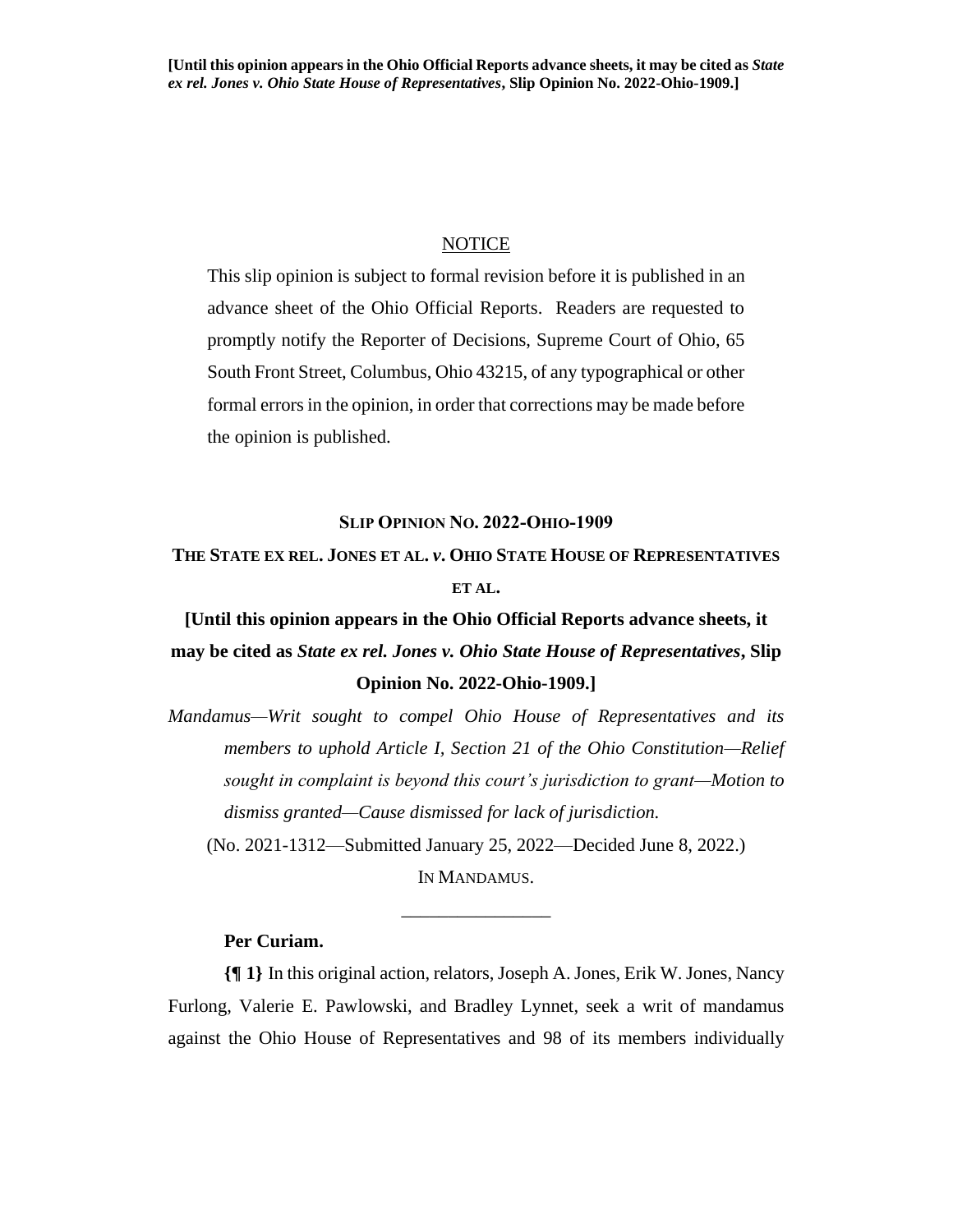(collectively, "the House respondents").<sup>1</sup> The House respondents have filed a motion to dismiss. For the reasons set forth below, we grant the motion and dismiss the complaint for lack of jurisdiction.

## **Background**

**{¶ 2}** Article I, Section 21(A) of the Ohio Constitution provides that "[n]o federal, state, or local law or rule shall compel, directly or indirectly, any person, employer, or health care provider to participate in a health care system." Relators allege that beginning in March 2020 and continuing to the present, Ohioans have been subjected to ongoing violations of this constitutional provision. Specifically, citizens have been required to "wear alleged medical devices," provide DNA samples, have their temperatures taken, receive vaccinations, undergo contact tracing, and participate in the collection of health-care information.

**{¶ 3}** To remedy these alleged violations, relators ask this court to issue a writ of mandamus to compel the House respondents to uphold the Ohio Constitution—specifically Article I, Section 21. More specifically, relators ask for a writ compelling the House respondents to defend Article I, Section 21 "against any passage of legislation which may possibly conflate, obfuscate or otherwise subvert the clarity of rights conveyed by" Article I, Section 21. And finally, they ask for a writ compelling the House respondents to order the Ohio Attorney General to halt the operation of any public or private entity that is participating in the alleged constitutional violations within the state of Ohio. Relators allege that the House respondents' duty to undertake these actions flows from their oaths of office to support and defend the Ohio Constitution.

**{¶ 4}** We have considered the House respondents' motion to dismiss and the arguments presented by relators in their memorandum in opposition, and we grant the motion.

<sup>1.</sup> The complaint did not name Representative Latyna M. Humphrey as a respondent.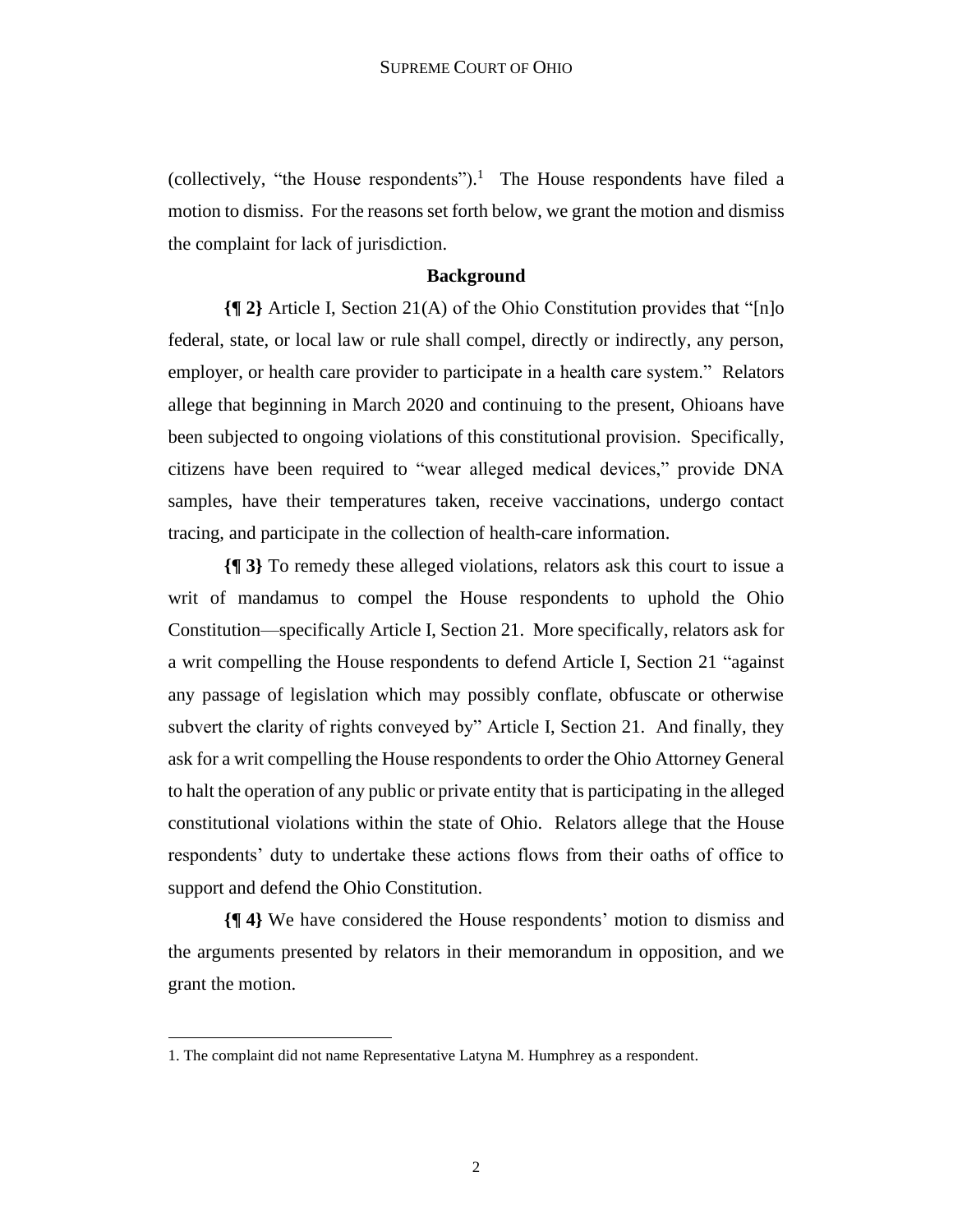## **Analysis**

**{¶ 5}** A writ of mandamus is an extraordinary remedy, "exercised by this court with caution and issued only when the right is clear." *State ex rel. Brown v. Ashtabula Cty. Bd. of Elections*, 142 Ohio St.3d 370, 2014-Ohio-4022, 31 N.E.3d 596, ¶ 11. To be entitled to a writ of mandamus, a party must establish by clear and convincing evidence (1) a clear legal right to the requested relief, (2) a clear legal duty on the part of the respondent to provide it, and (3) the lack of an adequate remedy in the ordinary course of the law. *See State ex rel. Love v. O'Donnell*, 150 Ohio St.3d 378, 2017-Ohio-5659, 81 N.E.3d 1250, ¶ 3.

**{¶ 6}** Relators' request for a writ to compel the House respondents to "defend" Article I, Section 21 can be read in two ways: as a request to compel the House respondents to enact legislation prohibiting the practices to which relators object or as a request to prohibit them from enacting legislation that would conflict with Article I, Section 21. Under either theory, we have no jurisdiction to grant the requested relief.

**{¶ 7}** "While Ohio, unlike other jurisdictions, does not have a constitutional provision specifying the concept of separation of powers, this doctrine is implicitly embedded in the entire framework of those sections of the Ohio Constitution that define the substance and scope of powers granted to the three branches of state government." *S. Euclid v. Jemison*, 28 Ohio St.3d 157, 158-159, 503 N.E.2d 136 (1986). The legislative power of this state is vested in the General Assembly. Ohio Constitution, Article II, Section 1; *Stetter v. R.J. Corman Derailment Servs., L.L.C.*, 125 Ohio St.3d 280, 2010-Ohio-1029, 927 N.E.2d 1092, ¶ 36. As such, the General Assembly has the power to enact, amend, and repeal statutes, Ohio Constitution, Article II, and "[t]his lawmaking prerogative cannot be delegated to or encroached upon by the other branches of government," *Toledo v. State*, 154 Ohio St.3d 41, 2018-Ohio-2358, 110 N.E.3d 1257, ¶ 26.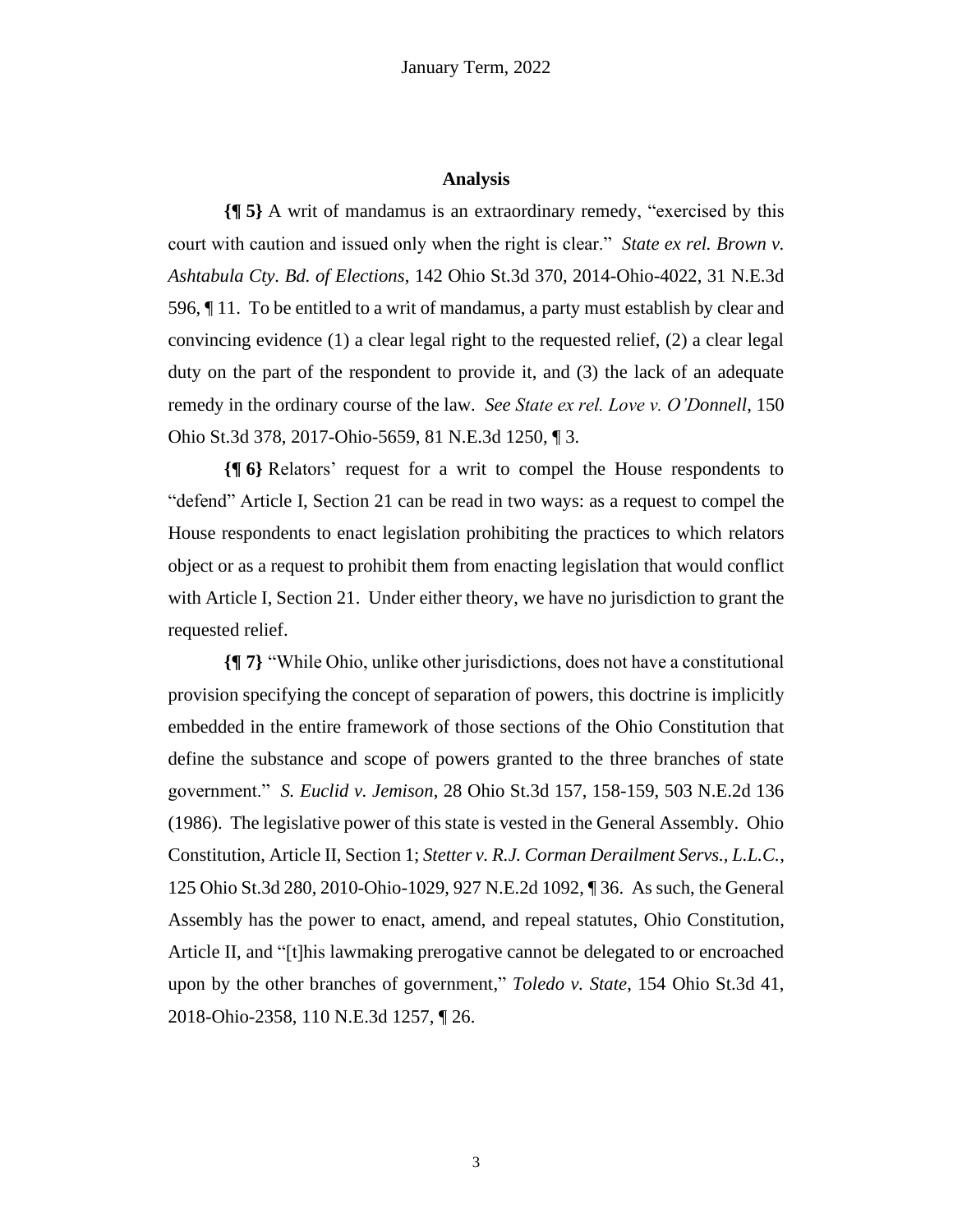#### SUPREME COURT OF OHIO

**{¶ 8}** "A writ of mandamus will not issue to a legislative body or its officers to require the performance of duties that are purely legislative in character and over which such legislative bodies have exclusive control." *State ex rel. Grendell v. Davidson*, 86 Ohio St.3d 629, 633, 716 N.E.2d 704 (1999). In other words, we have no jurisdiction to order the General Assembly to enact a specific piece of legislation. In *Grendell*, for example, the issue was whether this court could compel the inclusion of an airport-funding appropriation in the General Assembly's conference report. The relators argued that the appropriation had been approved by both chambers of the legislature and that the conference committee had failed to follow the legislative rules when it deleted the provision. We denied the writ, holding that the separation-of-powers doctrine prohibited a court from directing the legislature to perform duties that were "purely legislative in character." *Id.* Likewise, in *Wapakoneta v. Helpling*, 135 Ohio St. 98, 19 N.E.2d 772 (1939), the relator sought a writ of mandamus to compel a municipal legislature to build a light and power plant. We denied the writ because the construction project would involve the performance of discretionary duties that were "purely legislative in character," involving "a responsibility and burden which is outside the scope of the judicial function." *Id.* at 108.

**{¶ 9}** Under the same theory, we also have no jurisdiction to preemptively order the General Assembly *not* to enact legislation "because the separation-ofpowers doctrine precludes courts from enjoining the General Assembly from exercising its legislative power to enact laws." *Toledo* at ¶ 2.

**{¶ 10}** Judicial power is conferred upon the courts of Ohio by Article IV, Section 1 of the Ohio Constitution. " 'It is emphatically the province and duty of the judicial department to say what the law is.' " *Adams v. DeWine*, \_\_ Ohio St.3d \_\_, 2022-Ohio-89, \_\_ N.E.3d \_\_, quoting *Marbury v. Madison*, 5 U.S. 137, 177, 2 L.Ed. 60 (1803). But the courts cannot tell the legislature what the law *should be* or dictate how the General Assembly should carry out its constitutional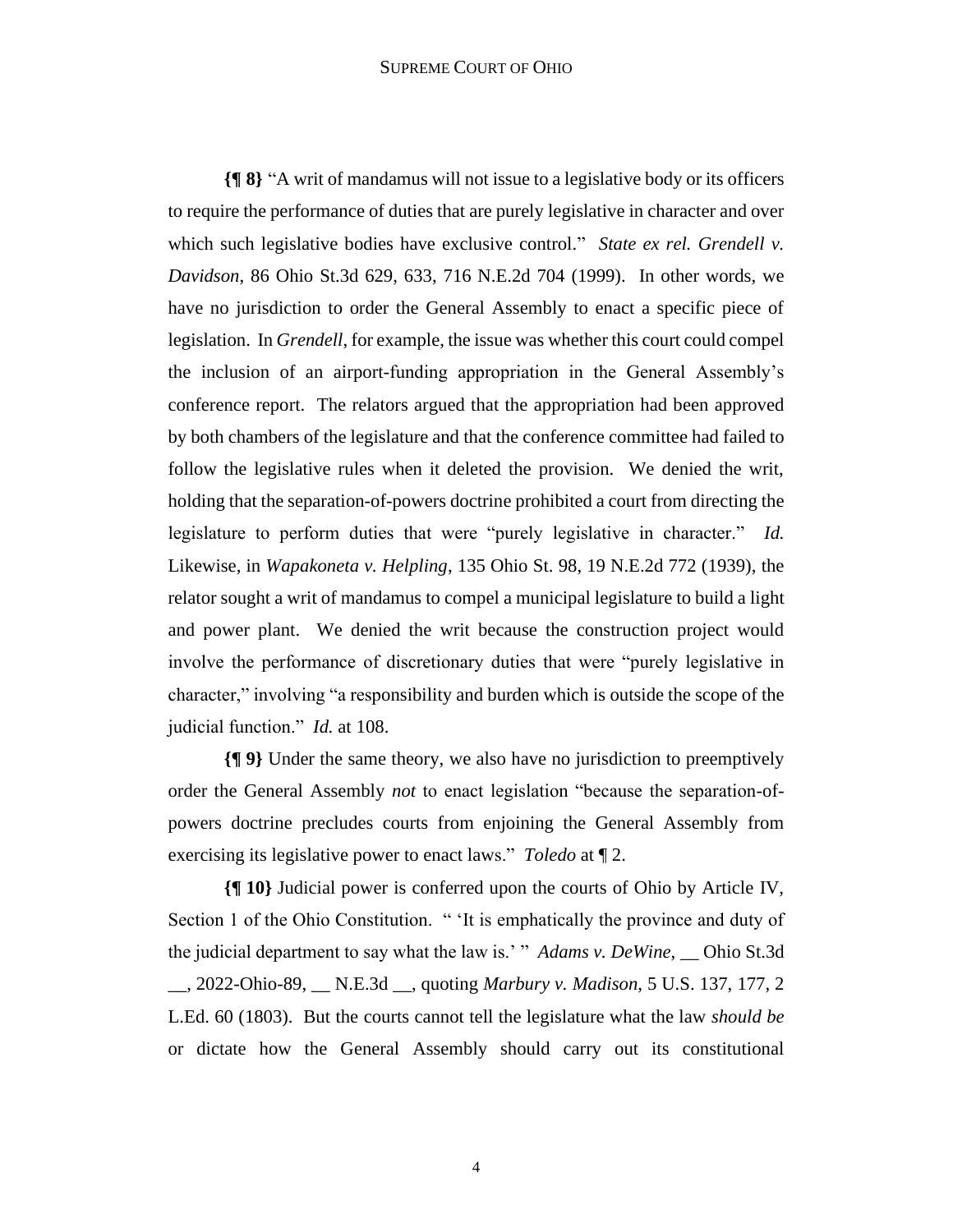responsibilities. "It is a fundamental principle of the separation of powers that 'the legislative branch [of government] is the "ultimate arbiter of public policy." " *Gabbard v. Madison Local School Dist. Bd. of Edn.*, 165 Ohio St.3d 390, 2021- Ohio-2067, 179 N.E.3d 1169, ¶ 39, quoting *Arbino v. Johnson & Johnson*, 116 Ohio St.3d 468, 2007-Ohio-6948, 880 N.E.2d 420, ¶ 21, quoting *State ex rel. Cincinnati Enquirer Div. of Gannett Satellite Information Network, Inc. v. Dupuis*, 98 Ohio St.3d 126, 2002-Ohio-7041, 781 N.E.2d 163, ¶ 21.

**{¶ 11}** For similar reasons, we may not order the General Assembly to compel the attorney general to perform his duties in a certain fashion. The attorney general is an independently elected executive-branch official. Ohio Constitution, Article III, Section 1; R.C. 109.01; *State ex rel. Doerfler v. Price*, 101 Ohio St. 50, 128 N.E. 173 (1920), paragraph 3 of the syllabus. We express no opinion as to the scope of the General Assembly's authority to control how the attorney general performs his duties, except to say that if the General Assembly were to impose restraints on an executive-branch official, it would have to do so through the passage of legislation. And the separation-of-powers doctrine precludes us from telling the General Assembly what legislation it should enact.

**{¶ 12}** The relief sought in this complaint is beyond our jurisdiction to grant. We therefore dismiss the complaint for lack of jurisdiction.

Motion granted

and cause dismissed.

O'CONNOR, C.J., and FISCHER, DEWINE, DONNELLY, and STEWART, JJ., concur.

\_\_\_\_\_\_\_\_\_\_\_\_\_\_\_\_\_

KENNEDY, J., concurs in judgment only, with an opinion. BRUNNER, J., concurs in judgment only.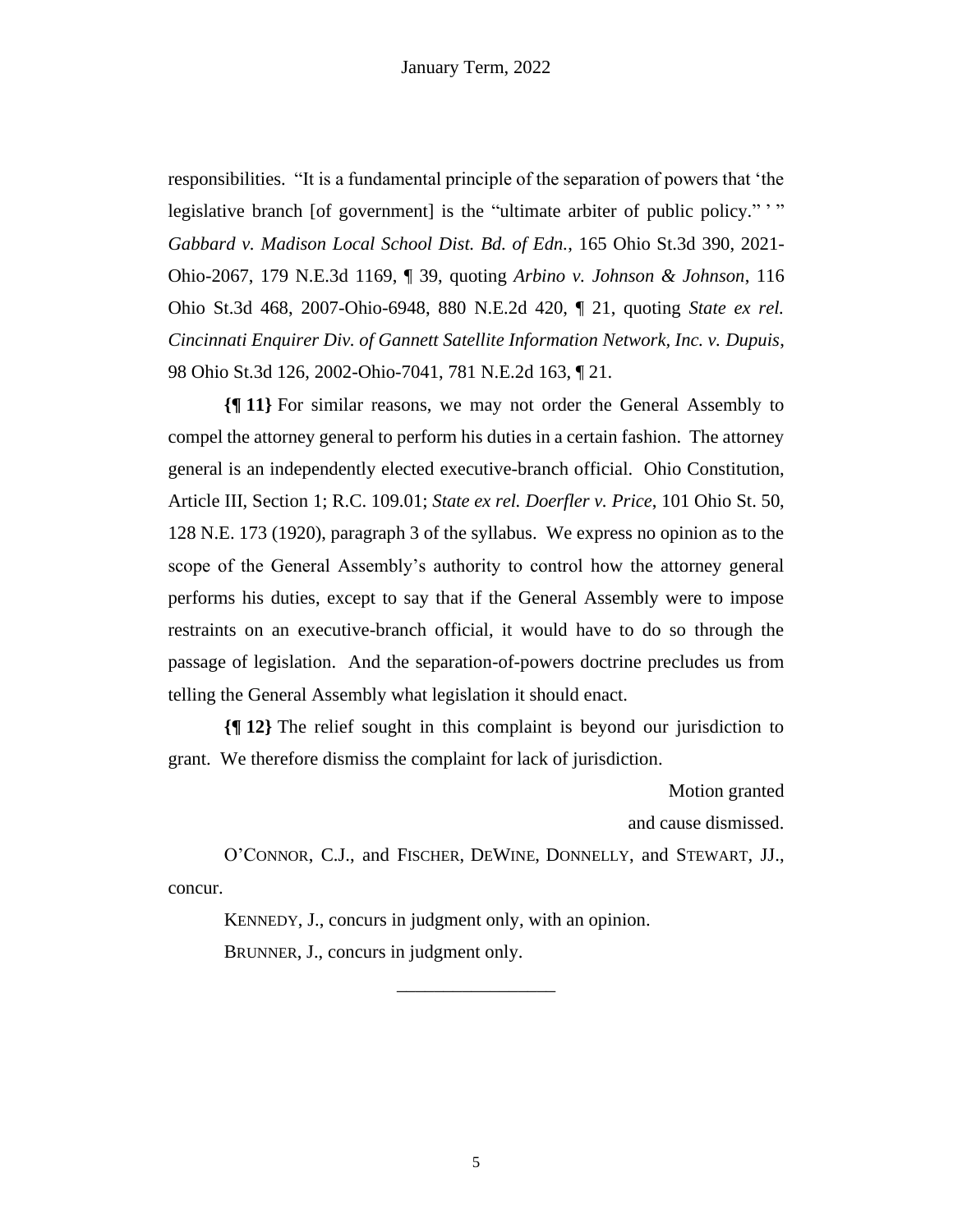## **KENNEDY, J., concurring in judgment only.**

**{¶ 13}** Because relators, Joseph A. Jones, Erik W. Jones, Nancy Furlong, Valerie E. Pawlowski, and Bradley Lynnet, are unable to prove any set of facts that would entitle them to the relief requested in their complaint, I agree with the majority that their mandamus action seeking to compel respondents, the Ohio House of Representatives and 98 of its members, to "uphold" and "defend" Article I, Section 21 of the Ohio Constitution must be dismissed. Consequently, although this case raises significant constitutional issues regarding the limits of state government that demand resolution, I concur in the judgment of the court, because I must. I write separately, however, because the majority confuses the exercise of subject-matter jurisdiction with the existence of it.

**{¶ 14}** Relators allege that the state government's response to the COVID-19 pandemic (imposing mask mandates, screening for infection, conducting contact tracing, and providing vaccinations, for example) violated Article I, Section 21(A) of the Ohio Constitution, which provides that "[n]o federal, state, or local law or rule shall compel, directly or indirectly, any person, employer, or health care provider to participate in a health care system." They seek a writ of mandamus directing respondents to defend this constitutional provision against future encroachments on Ohioans' liberty. Respondents have moved to dismiss the complaint.

**{¶ 15}** In deciding a motion to dismiss, we assume the truth of all factual allegations in the complaint and draw all reasonable inferences from them in favor of the relators. *State ex rel. Williams Ford Sales, Inc. v. Connor*, 72 Ohio St.3d 111, 113, 647 N.E.2d 804 (1995). We may dismiss for the failure to state a claim upon which relief can be granted only if it appears beyond doubt that relators can prove no set of facts entitling them to relief. *Id.*

**{¶ 16}** "To be entitled to a writ of mandamus, a petitioner must establish a clear legal right to the requested relief, a clear legal duty on the part of a respondent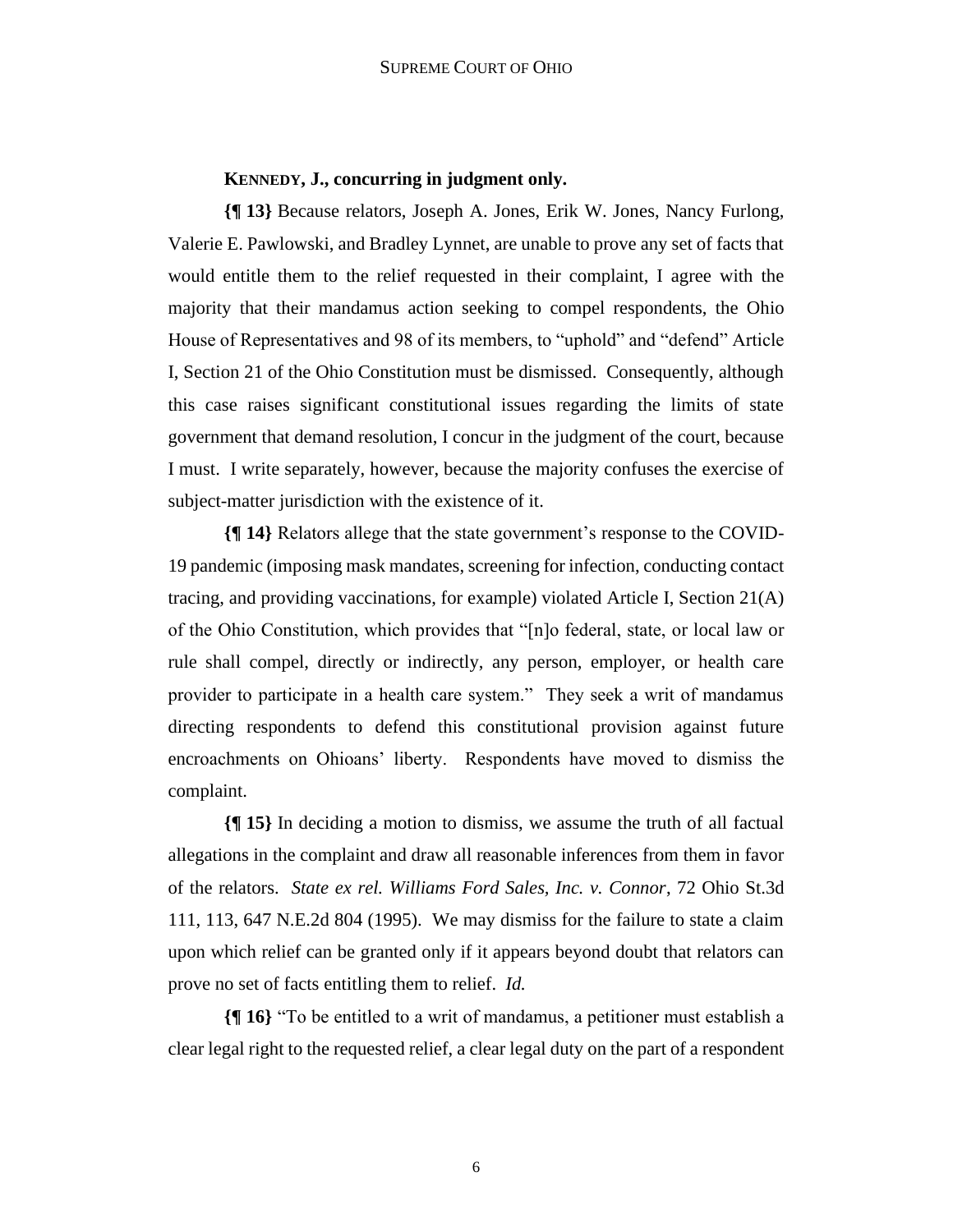to grant the relief, and the lack of an adequate remedy in the ordinary course of the law." *State ex rel. Pennington v. Bivens*, 166 Ohio St.3d 241, 2021-Ohio-3134, 185 N.E.3d 41, ¶ 10.

**{¶ 17}** Respondents do not have a clear legal duty to grant the relief that relators request. As we recently explained in *Toledo v. State*, "[i]n framing the Ohio Constitution, the people of this state conferred on the General Assembly the legislative power. This lawmaking prerogative cannot be delegated to or encroached upon by the other branches of government." 154 Ohio St.3d 41, 2018- Ohio-2358, 110 N.E.3d 1257, ¶ 26. "The separation-of-powers doctrine therefore precludes the judiciary from asserting control over 'the performance of duties that are purely legislative in character and over which such legislative bodies have exclusive control.' " *Id.* at ¶ 27, quoting *State ex rel. Grendell v. Davidson*, 86 Ohio St.3d 629, 633, 716 N.E.2d 704 (1999). Rather, "[c]ourts may intervene only after a legislative enactment has been passed and challenged in an action properly before it." *Id.* at ¶ 29.

**{¶ 18}** Although granting the relief that relators request would cross the boundary between the judicial and legislative branches, that does not mean this court lacks subject-matter jurisdiction over this action.

**{¶ 19}** We have recognized that the word "jurisdiction," set apart by itself, "is a vague term, ' "a word of many, too many, meanings." ' " *Cheap Escape Co., Inc. v. Haddox, L.L.C.*, 120 Ohio St.3d 493, 2008-Ohio-6323, 900 N.E.2d 601, ¶ 5, quoting *Steel Co. v. Citizens for a Better Environment*, 523 U.S. 83, 90, 118 S.Ct. 1003, 140 L.Ed.2d 210 (1998), quoting *United States v. Vanness*, 85 F.3d 661, 663 (D.C.Cir.1996), fn. 2. It can include "[s]everal distinct concepts, including territorial jurisdiction, monetary jurisdiction, personal jurisdiction, and subjectmatter jurisdiction," *id*., as well as "jurisdiction over a particular case," *Bank of Am., N.A. v. Kuchta*, 141 Ohio St.3d 75, 2014-Ohio-4275, 21 N.E.3d 1040, ¶ 18. " 'The often unspecified use of this polysemic word can lead to confusion and has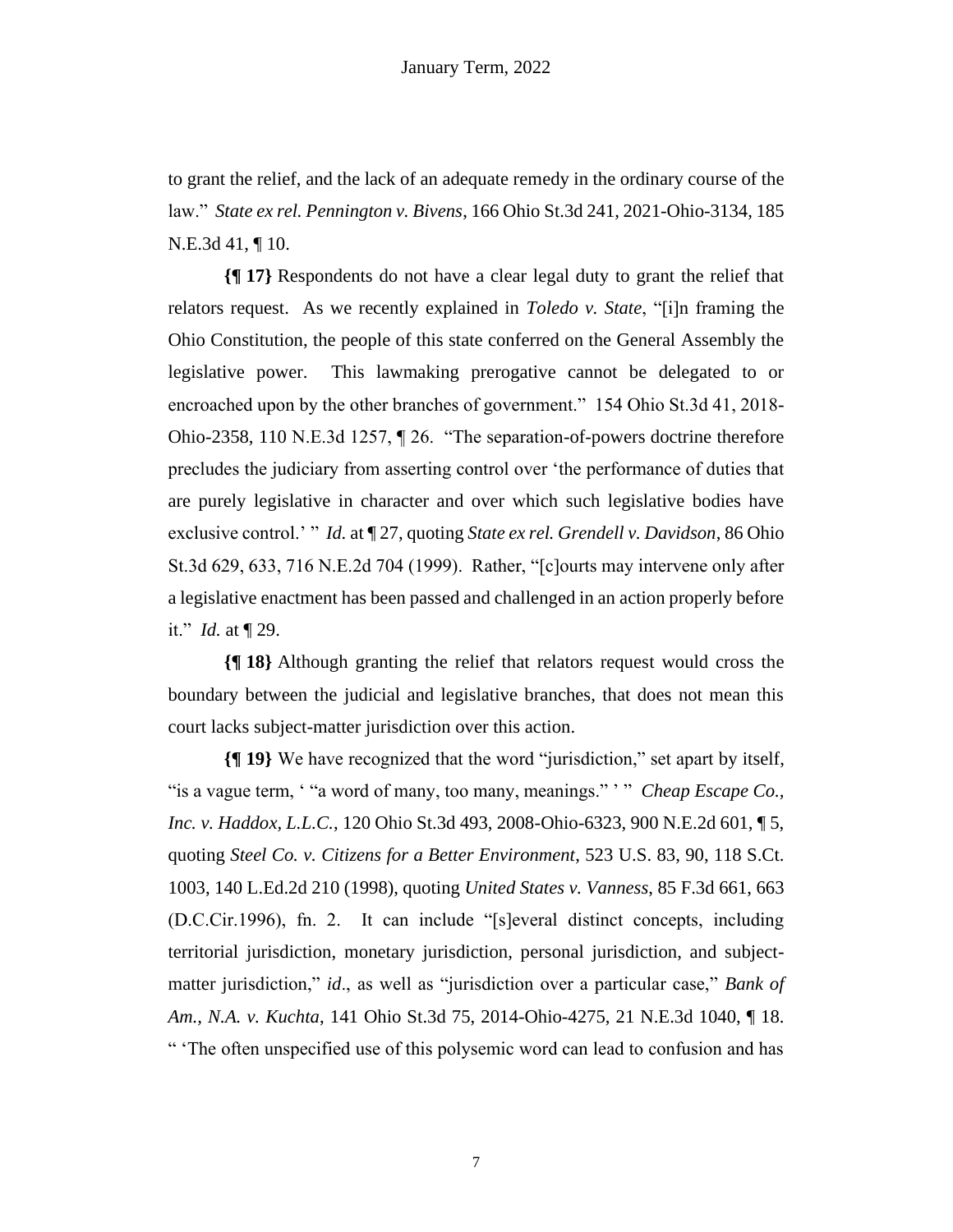repeatedly required clarification as to which type of "jurisdiction" is applicable in various legal analyses.' " *Ostanek v. Ostanek*, 166 Ohio St.3d 1, 2021-Ohio-2319, 181 N.E.3d 1162, ¶ 20, quoting *Kuchta* at ¶ 18.

**{¶ 20}** "Subject-matter jurisdiction refers to the constitutional or statutory power of a court to adjudicate a particular class or type of case," *Corder v. Ohio Edison Co*., 162 Ohio St.3d 639, 2020-Ohio-5220, 166 N.E.3d 1180, ¶ 14, and " '[a] court's subject-matter jurisdiction is determined without regard to the rights of the individual parties involved in a particular case,' " *id*., quoting *Kuchta* at ¶ 19. "Instead, 'the focus is on whether the forum itself is competent to hear the controversy.' " *Id*. at ¶ 14, quoting *State v. Harper*, 160 Ohio St.3d 480, 2020- Ohio-2913, 159 N.E.3d 248, ¶ 23.

**{¶ 21}** On the other hand, "[a] court's jurisdiction over a particular case refers to the court's authority to proceed or rule on a case that is within the court's subject-matter jurisdiction." *Kuchta* at ¶ 19. This reference to a court's exercise of its jurisdiction over a particular case "involves consideration of the rights of the parties," *id*., citing *Pratts v. Hurley*, 102 Ohio St.3d 81, 2004-Ohio-1980, 806 N.E.2d 992, ¶ 12. That is, " ' "[o]nce a tribunal has jurisdiction over both the subject matter of an action and the parties to it,  $** *$  the right to hear and determine is perfect; and the decision of every question thereafter arising is but the exercise of the jurisdiction thus conferred \* \* \*.' " ' " (Ellipses added in *Pizza*.) *Harper* at ¶ 26, quoting *Pratts* at ¶ 12, quoting *State ex rel. Pizza v. Rayford*, 62 Ohio St.3d 382, 384, 582 N.E.2d 992 (1992), quoting *Sheldon's Lessee v. Newton*, 3 Ohio St. 494, 499 (1854).

**{¶ 22}** The Ohio Constitution establishes the subject-matter jurisdiction of this court and expressly provides that we have original jurisdiction over actions in quo warranto, habeas corpus, prohibition, procedendo, practice-of-law matters, and relevant here, mandamus. Article IV, Section 2(B)(1) of the Ohio Constitution. We therefore have original jurisdiction to review the complaint filed in this case.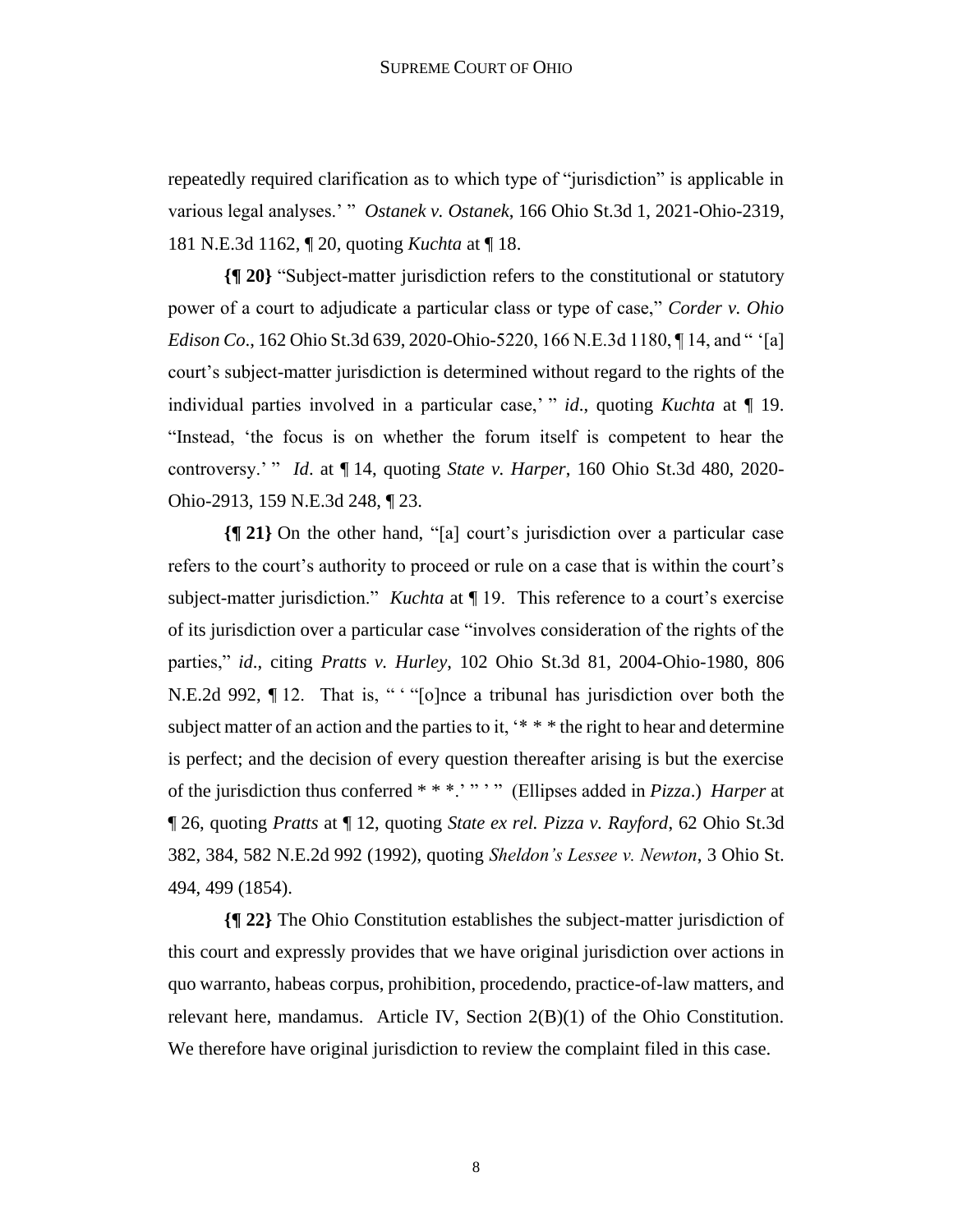**{¶ 23}** Nonetheless, the separation-of-powers doctrine is "the sacred maxim of free government," Madison, The Federalist No. 47 at 308 (Clinton Rossiter Ed.1961), and "the checks and balances that principle ensures are now deemed fundamental to our democratic form of government," *State ex rel. Dann v. Taft*, 109 Ohio St.3d 364, 2006-Ohio-1825, 848 N.E.2d 472, ¶ 55. But until today, we have never held that the separation-of-powers doctrine should be considered when determining the subject-matter jurisdiction of courts, and the two cases that the majority cites in support of its holding—*Grendell* and *Wapakoneta v. Helpling*, 135 Ohio St. 98, 19 N.E.2d 772 (1939)—*say nothing to that effect*. In fact, in *Helpling*, the court reached the merits of the relator's claims, which would not have been appropriate if a jurisdictional bar had been applied.

**{¶ 24}** In any case, it is not necessary to decide whether the separation-ofpowers doctrine, which is implicitly embedded within the framework of the Ohio Constitution, *see State v. Bodyke*, 126 Ohio St.3d 266, 2010-Ohio-2424, 933 N.E.2d 753, ¶ 42, deprives this court of subject-matter jurisdiction notwithstanding the express grant of original jurisdiction to review mandamus actions set forth in Article IV, Section  $2(B)(1)(b)$ . That question has not been presented and argued by the parties, and we have held that a court of appeals "should not decide cases on the basis of a new, unbriefed issue without 'giv[ing] the parties notice of its intention and an opportunity to brief the issue,' " (brackets sic) *State v. Tate*, 140 Ohio St.3d 442, 2014-Ohio-3667, 19 N.E.3d 888, ¶ 21, quoting *State v. 1981 Dodge Ram Van*, 36 Ohio St.3d 168, 170, 522 N.E.2d 524 (1988). We should not be so quick to reach an unbriefed issue ourselves.

**{¶ 25}** For these reasons, I concur in the majority's judgment but not its opinion. And although I recognize the weighty constitutional questions that relators have raised, principles of judicial restraint preclude this court from answering them today.

\_\_\_\_\_\_\_\_\_\_\_\_\_\_\_\_\_